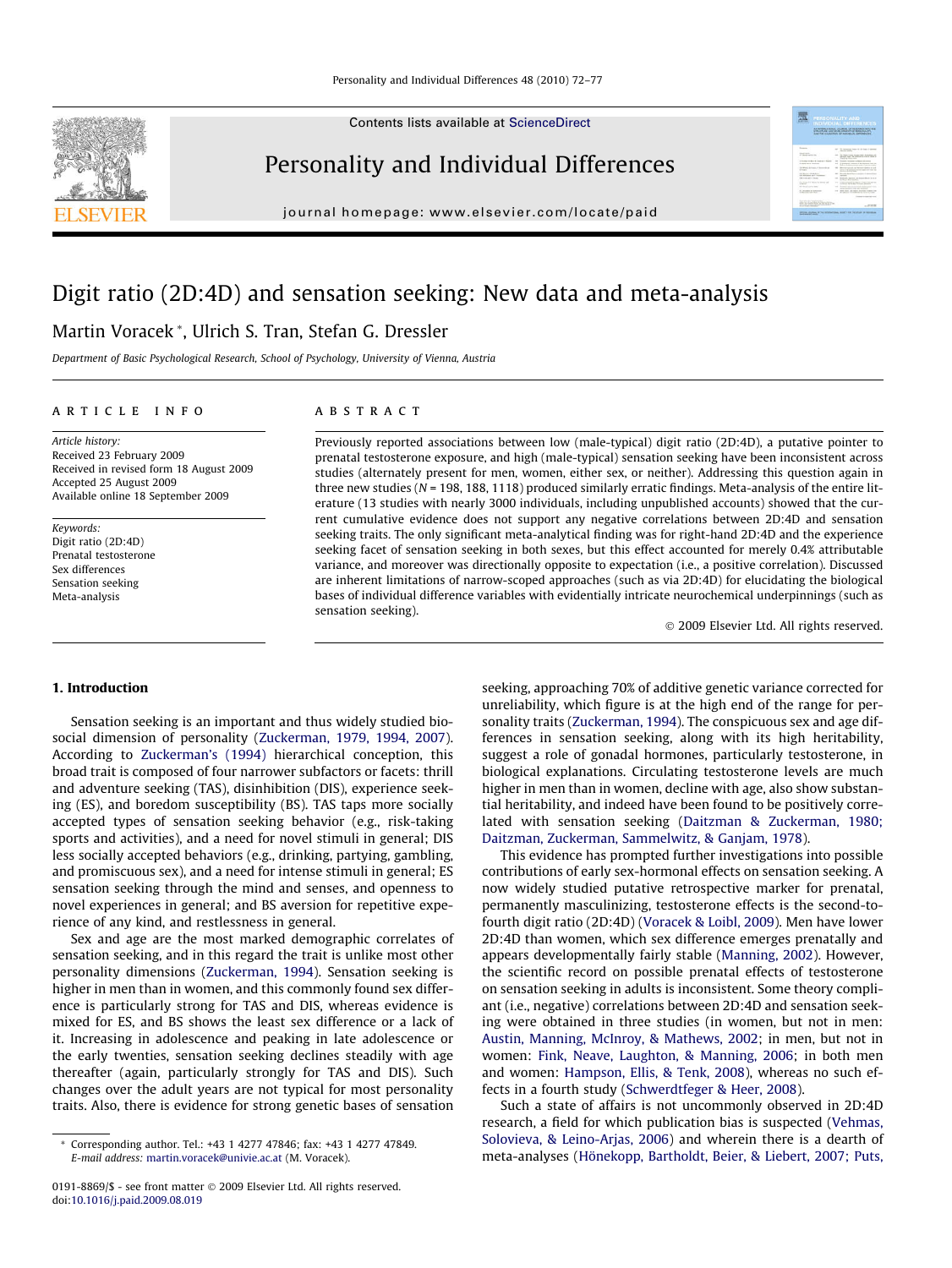[McDaniel, Jordan, & Breedlove, 2008](#page--1-0)). The inconsistent findings across the above four studies may or may not cancel each other out, and there might be additional unpublished data that should be considered as well. The aim of the present research was therefore to address this question anew, with novel, multisample data, and to subject the entire literature to a meta-analysis.

#### 2. Study 1

This initial study, as well as those following, investigated possible associations of 2D:4D and sensation seeking anew. Age is a negative correlate of all four sensation seeking facets, and the facets are throughout positively interrelated. Only one study ([Fink](#page--1-0) [et al., 2006\)](#page--1-0) controlled associations of sensation seeking facets with 2D:4D for possible distortional effects of the first fact, whereas none for the second one. Because of the lack of knowledge regarding possible confounding effects of these two facts, controls were provided for both.

#### 2.1. Method

#### 2.1.1. Participants

Participants were 84 men and 114 women (ages: 16–80 years,  $M = 26.5$ ,  $SD = 10.5$ ), all of them self-reported heterosexuals and native Austrians, who volunteered for this research.

#### 2.1.2. Measures

The German form [\(Beauducel, Strobel, & Brocke, 2003](#page--1-0)) of the Sensation Seeking Scale, Form V (SSS-V; [Zuckerman, 1994\)](#page--1-0), the most widely used self-report measure in this research area, was administered. In this multiscale instrument, the four construct facets (TAS, DIS, ES, BS) are represented in balance with 10 items each, which require forced choices between opposed statements (traitindicative vs. not).

#### 2.1.3. Procedure

Participants were approached at copy shops outside, but nearby, university facilities. This way, a sizable number of nonstudents were recruited. After participants reported basic demographic information and completed the SSS-V, palmar-view, life-size (i.e., scale 1:1) photocopies of their right and left hands were taken, following standard procedures of 2D:4D research ([Voracek, Manning,](#page--1-0) [& Dressler, 2007](#page--1-0)). Three experienced, mutually blinded investigators measured finger lengths, using digital vernier calipers accurate to 0.01 mm. Measurement landmarks were the midpoint of the ventrally located proximal-most metacarpophalangeal flexion crease (separating the finger from the palm) and the finger tip. Averaged triplicate measurements were used to calculate righthand and left-hand digit ratio (R2D:4D and L2D:4D).

#### 2.2. Results and discussion

In common with the literature [\(Manning, 2002\)](#page--1-0), digit ratio measurements were highly repeatable, and men had significantly lower digit ratios than women, which sex effect was medium-sized and more pronounced for R2D:4D than for L2D:4D (Table 1). Similarly, men exhibited significantly higher total SSS-V, TAS, and DIS (but not ES and BS) scores than women. Replicating further knowns from sensation seeking research ([Zuckerman, 1994\)](#page--1-0), all four SSS-V subscales were significantly positively interrelated, ranging from  $r = .22$  ( $p = .002$ ; DIS-BS) to .31 ( $p < .001$ ; TAS-ES), and all subscales as well as total scores showed significantly negative correlations with age, ranging from  $r = .22$  ( $p = .002$ ; ES) to  $-.33$  ( $p < .001$ ; DIS).

#### Table 1

|  |  | Sex differences in study variables. |  |  |  |
|--|--|-------------------------------------|--|--|--|
|--|--|-------------------------------------|--|--|--|

|                                | Men                     |                         | Women                   |                         | $\alpha$                    | t                                                   | $\boldsymbol{d}$              |
|--------------------------------|-------------------------|-------------------------|-------------------------|-------------------------|-----------------------------|-----------------------------------------------------|-------------------------------|
|                                | M                       | <b>SD</b>               | M                       | <b>SD</b>               |                             |                                                     |                               |
| R2D:4D                         | 0.952<br>0.960<br>0.952 | 0.029<br>0.031<br>0.029 | 0.974<br>0.970<br>0.967 | 0.037<br>0.032<br>0.032 | .96<br>$.98***$<br>$.96***$ | $-4.42$ ***<br>$-2.02$ <sup>*</sup><br>$-8.34$ **   | $-0.65$<br>$-0.32$<br>$-0.49$ |
| L2D:4D                         | 0.959<br>0.960<br>0.959 | 0.029<br>0.028<br>0.031 | 0.970<br>0.966<br>0.970 | 0.035<br>0.034<br>0.035 | .96<br>.98<br>$.96***$      | $-2.39$ <sup>*</sup><br>$-1.44$<br>$-5.54$ $\cdots$ | $-0.34$<br>$-0.19$<br>$-0.33$ |
| <b>SSS-V TAS</b>               | 5.7<br>30.4<br>32.2     | 2.4<br>10.8<br>10.1     | 4.3<br>24.6<br>26.1     | 2.2<br>11.5<br>10.4     | .64<br>.83<br>.82           | $4.16$ ***<br>3.43"<br>9.80                         | 0.61<br>0.52<br>0.59          |
| <b>SSS-V DIS</b>               | 6.1<br>23.3<br>26.6     | 1.7<br>8.8<br>8.0       | 5.2<br>20.5<br>21.8     | 1.8<br>8.0<br>8.0       | .58<br>.74<br>.74           | $3.47$ **<br>$2.30^{\degree}$<br>$9.93$ ***         | 0.51<br>0.34<br>0.60          |
| <b>SSS-V ES</b>                | 6.3<br>28.5<br>28.8     | 2.3<br>8.2<br>8.6       | 6.2<br>29.8<br>29.1     | 1.9<br>7.8<br>7.9       | .48<br>.63<br>.68           | 0.47<br>$-1.02$<br>$-0.51$                          | 0.05<br>$-0.16$<br>$-0.04$    |
| SSS-V BS                       | 2.8<br>21.3<br>26.1     | 1.8<br>6.5<br>6.1       | 2.9<br>17.6<br>23.2     | 1.9<br>7.2<br>6.5       | .39<br>.56<br>.48           | $-0.24$<br>$3.61$ <sup>***</sup><br>$7.51$ ***      | $-0.05$<br>0.53<br>0.46       |
| SSS-V total                    | 20.9<br>103.6<br>113.6  | 5.1<br>23.0<br>25.0     | 18.5<br>92.4<br>100.2   | 4.8<br>24.5<br>23.9     | .71<br>.84<br>.86           | $3.30$ *<br>$3.10$ **<br>$9.15$ ***                 | 0.49<br>0.47<br>0.55          |
| AISS novelty<br>AISS intensity | 17.4<br>13.0            | 4.8<br>4.8              | 16.7<br>10.4            | 4.4<br>4.5              | .50<br>.61                  | 1.04<br>$3.76***$                                   | 0.15<br>0.56                  |
| AISS total                     | 30.4                    | 8.1                     | 27.1                    | 7.8                     | .70                         | $2.81$ **                                           | 0.42                          |

Line 1, 2, 3 entries = studies 1, 2, 3 (AISS used in Study 2 only).

 $\alpha$  = internal consistency for psychometric measures, whereas absolute-agreement intraclass correlation [\(Voracek et al., 2007](#page--1-0)) for finger-length measures.

\*  $p < .05$ .  $p < .01$ .

 $p < .001$  (two-tailed).

Among men, SSS-V subscale and total scores were, for the most part, slightly negatively, but throughout not significantly, related to 2D:4D [\(Table 2](#page--1-0)). Controls for age (for total scores) or for age and the respective three other subscale scores (for each of the four subscales) left this pattern essentially unchanged. The only significant findings were negative correlations between R2D:4D and BS (only with controls for age and the other subscales) and between L2D:4D and BS (both the zero-order and the partial correlation) among women. With these few significant, theory compliant (negative) correlations of 2D:4D and sensation seeking among women, but a lack of significant correlations among men, altogether the findings of Study 1 most closely resembled those of [Austin et al.](#page--1-0) [\(2002\)](#page--1-0).

#### 3. Study 2

One potential reason for the modest, inconclusive findings of Study 1 could be the mediocre to low SSS-V subscale reliabilities (a common finding; [Zuckerman, 1994\)](#page--1-0). This would attenuate any real effects. The SSS-V forced-choice format has been criticized repeatedly (e.g., [Arnett, 1994](#page--1-0)), and one brief form derived from the SSS-V ([Hoyle, Stephenson, Palmgreen, Lorch, & Donohew,](#page--1-0) [2002](#page--1-0)) uses a Likert-type instead of the true-false response format. In order to increase scale reliability, in Study 2 the forced-choice format of the opposed SSS-V item pairs was amplified to a bipolar, 6-point scale (0 and 5: Totally agree, 1 and 4: Fairly agree, 2 and 3: Somewhat agree).

Of note, a distinctly different conception of sensation seeking due to [Arnett \(1994\)](#page--1-0) foregrounds the need for novelty and intensity of stimulation (i.e., emphasizes sensory over situational stimulation), instead of the need for novelty and complexity of